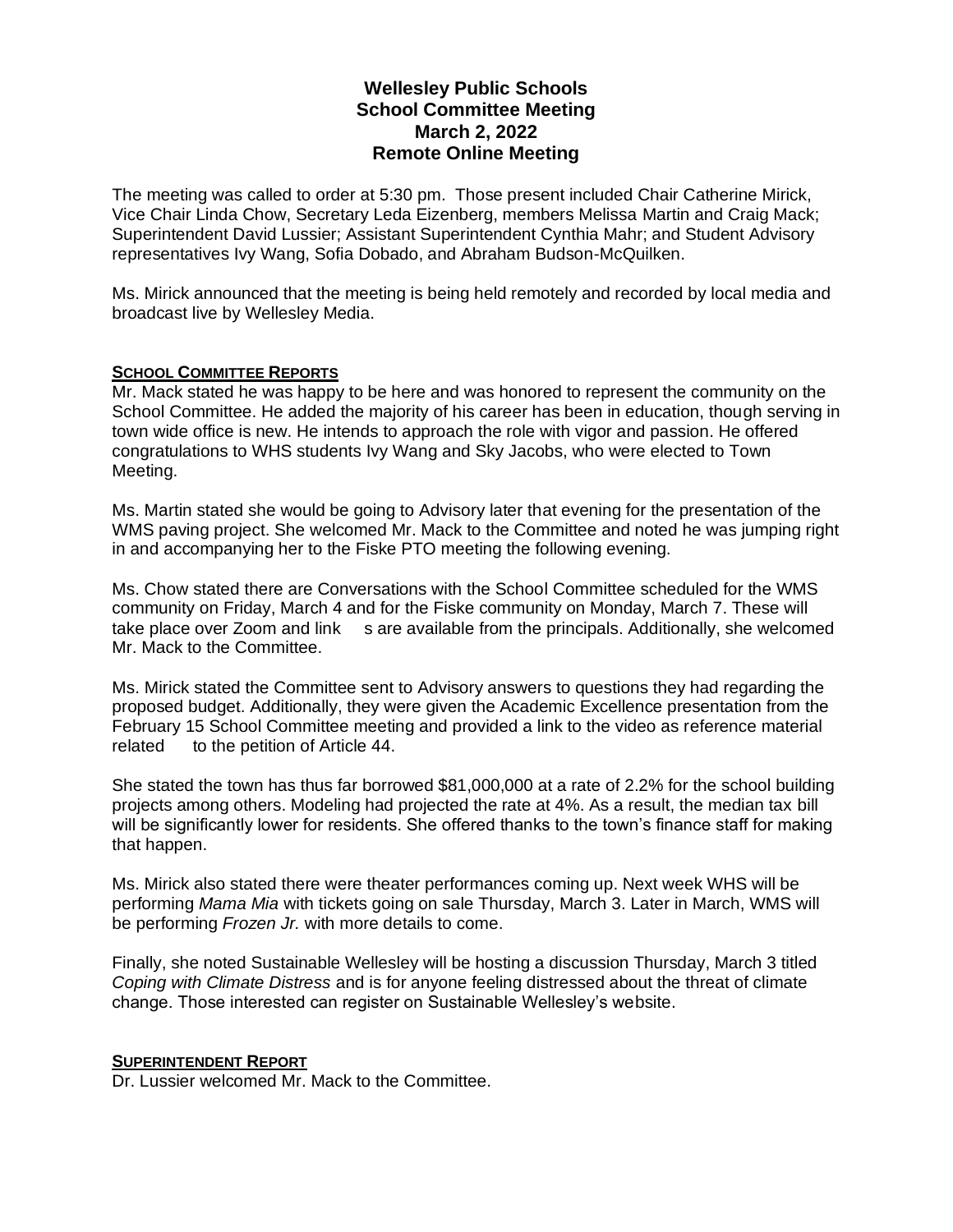He echoed the excitement for the upcoming performing arts shows, noting they are great opportunities to see the kids in action.

He congratulated the WHS 2:00 Jazz Band, which earned a gold medal at the District Massachusetts Association of Jazz Educators (MAJE) Festival. Additionally, three soloists earned Outstanding Musicianship Awards. He offered a special congratulations to Steve Scott, WHS Jazz Band director and all Jazz Band students.

Dr. Lussier recognized the special tradition in Wellesley of holding a Seminar Day on the first Wednesday in March that high school students take the lead in organizing. Members of the staff and community share their knowledge and skills over several sessions.

Finally, he stated he and Ms. Eizenberg are participating in Wellesley's Civil Discourse Initiative as facilitators. He noted the program highlights the importance of civil discourse and is a useful template that can be applied in dealing with difficult issues.

### **STUDENT ADVISORY REPORT**

Mr. Budson-McQuilken stated Seminar Day went very well. He offered his appreciation for Dr. Lussier and other members of the community who shared their skills and experiences.

#### **CONSENT AGENDA**

Minutes - February 8, 2022

Ms. Mirick entertained a motion to approve the minutes as presented.

MOVED: Ms. Martin; SECONDED: Ms. Chow; ROLL CALL: Ms. Eizenberg – Yes; Ms. Martin – Yes; Ms. Chow – Yes; Ms. Mirick – Yes; Mr. Mack - Abstain. **MOTION CARRIED 4-0 WITH ONE ABSTENTION**

Surplus Memo - WMS Health Office Equipment Surplus Memo - WMS Steinway Piano Auction March 2022

Ms. Mirick entertained a motion to approve the WMS health office equipment and Steinway piano as surplus.

MOVED: Ms. Eizenberg; SECONDED: Ms. Chow; ROLL CALL: Ms. Eizenberg – Yes; Ms. Martin – Yes; Ms. Chow – Yes; Ms. Mirick – Yes; Mr. Mack - Yes. **MOTION CARRIED UNANIMOUSLY**

#### **COVID UPDATE AND VOTE: UPDATED COVID MITIGATION PLANS**

Ms. Mirick thanked Dr. Lussier, Ms. Hulme, members of WEA and the Joint Labor-Management Committee (JLMC), the Board of Health (BOH), and the Health Department for everything they have done over the past two years, noting the partnership across town has been invaluable.

Ms. Hulme stated that coming out of February break, there have been 17 positive cases compared to 318 after December break. Families have reported utilizing the home kits and doing surveillance testing. She offered her thanks to Niki Ofenloch and parent volunteers for sorting and distributing the kits. She added the District has ample supply of testing kits for symptomatic students and staff regardless if they signed up for the surveillance program or not.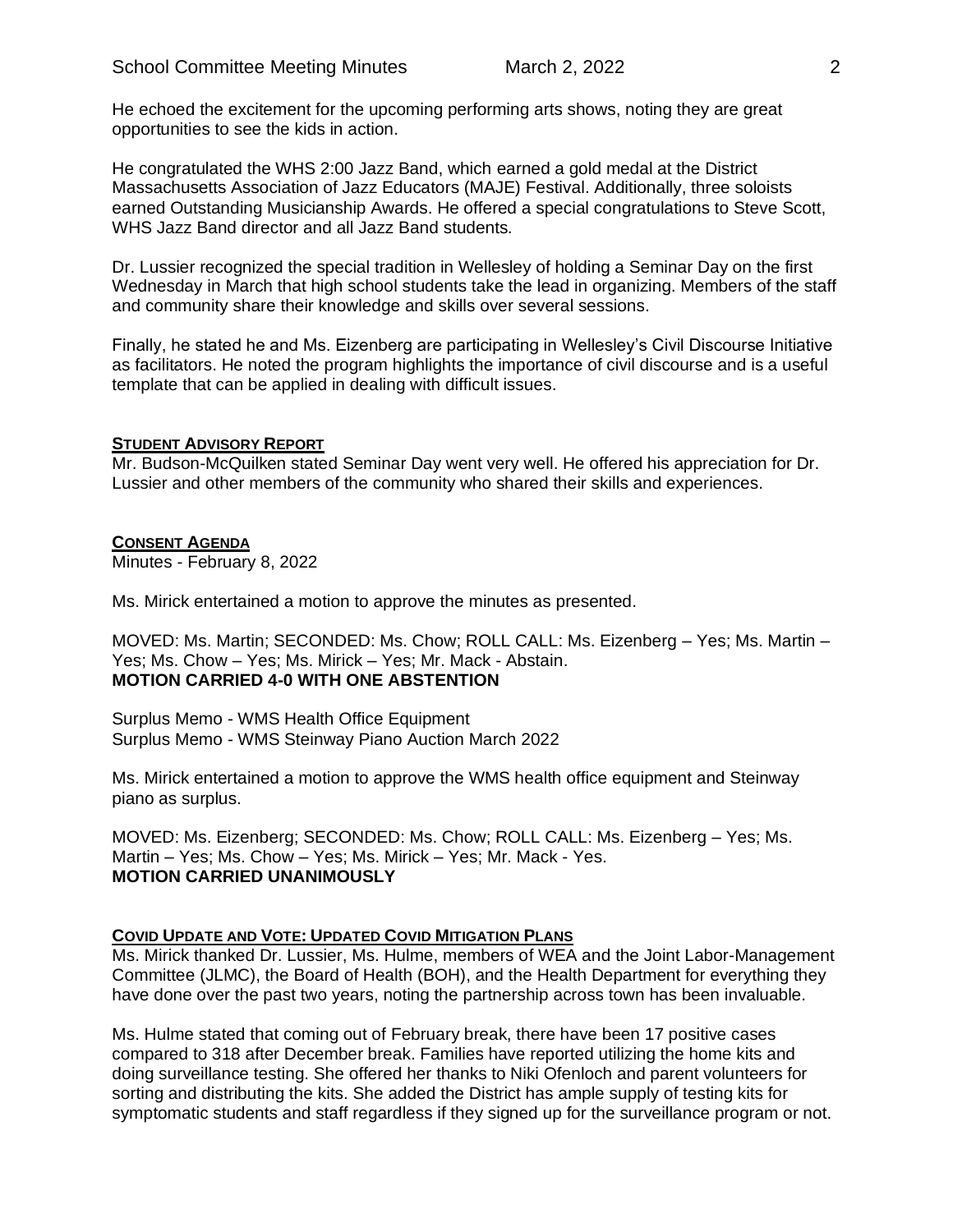Anyone needing a kit should contact the school nurse. Dr. Lussier added the dashboard will continue to be updated. Currently, vaccination rates are exceptionally high with all buildings above 80% of those eligible.

Dr. Lussier described the process used to develop the COVID mitigation transition proposal. Frequent discussions and work at the staff level, with the Health Department, and the BOH was done to be sure everyone was on the same page. This proposal has been presented to the BOH and Health Department and both showed their support. The JLMC met before break and engaged in robust conversations about the proposal resulting in a unanimous vote from JLMC to support the recommended proposal. Main points of the proposal, proposed to take effect as of March 7, are as follows.

**Masks** - Buildings will transition to a mask-optional other than in health offices or for those returning between 6 and 10 days of a positive diagnosis. PAWS will continue to follow Early Education and Care (EEC) guidance, which allows parents to make decisions regarding masks going forward. Most recently, the CDC has removed guidance for masks in indoor spaces with low or moderate risk, which includes our county. This includes making buses mask-optional.

**Lunches** - Beginning the week of March 7, schools will begin to make the transition to normal, indoor lunches in the cafeteria. Logistics of new routines and schedules will be phased in during the week and each school will look a little different. WPS does recognize the value of eating outdoors when possible regardless of pandemic and will continue to do so.

**Visitors and volunteers** - Pre-pandemic policies and procedures will resume. If someone is symptomatic or not feeling well, it is asked they not come in.

**Performing arts/Athletics** - Limitations on spectators have already been removed. Participants are now mask-optional as well.

**Field trips** - Field trips may be approved provided the field trip coordinator researches the venue guidelines and communicates to students and families regarding vaccination or masking requirements for any venues.

**Continued mitigation measures** - WPS continues to encourage vaccinations and boosters for those eligible and will support at home testing. The Facilities Maintenance Department (FMD) will continue to maintain the highest level MERV13 filters. Water fountains will remain closed through the end of the year with bottle filling stations open. Masks will be available to any student or staff who request them. Windows will be kept open weather permitting and lunches outdoors when possible. The District will continue to monitor everything very closely and will consider any necessary changes if an unexpected uptick occurs. Principals have been advised to think about and plan norms around mask use and sensitivity to choices, noting there is an excitement about making the transition but still anxiety.

In discussion with the Committee, it was noted that WPS will continue to communicate to families. Conversations among staff have turned to things like faculty meetings and parent conferences, as it has been noted that remote engagement has broken down accessibility barriers in many ways while many still lament the loss of in-person engagement. Ms. Hulme added each school nurse is working with the principal to communicate developmentally appropriate ways to discuss and prepare kids for the transition. Dr. Lussier noted JLMC will continue to meet on a regular basis.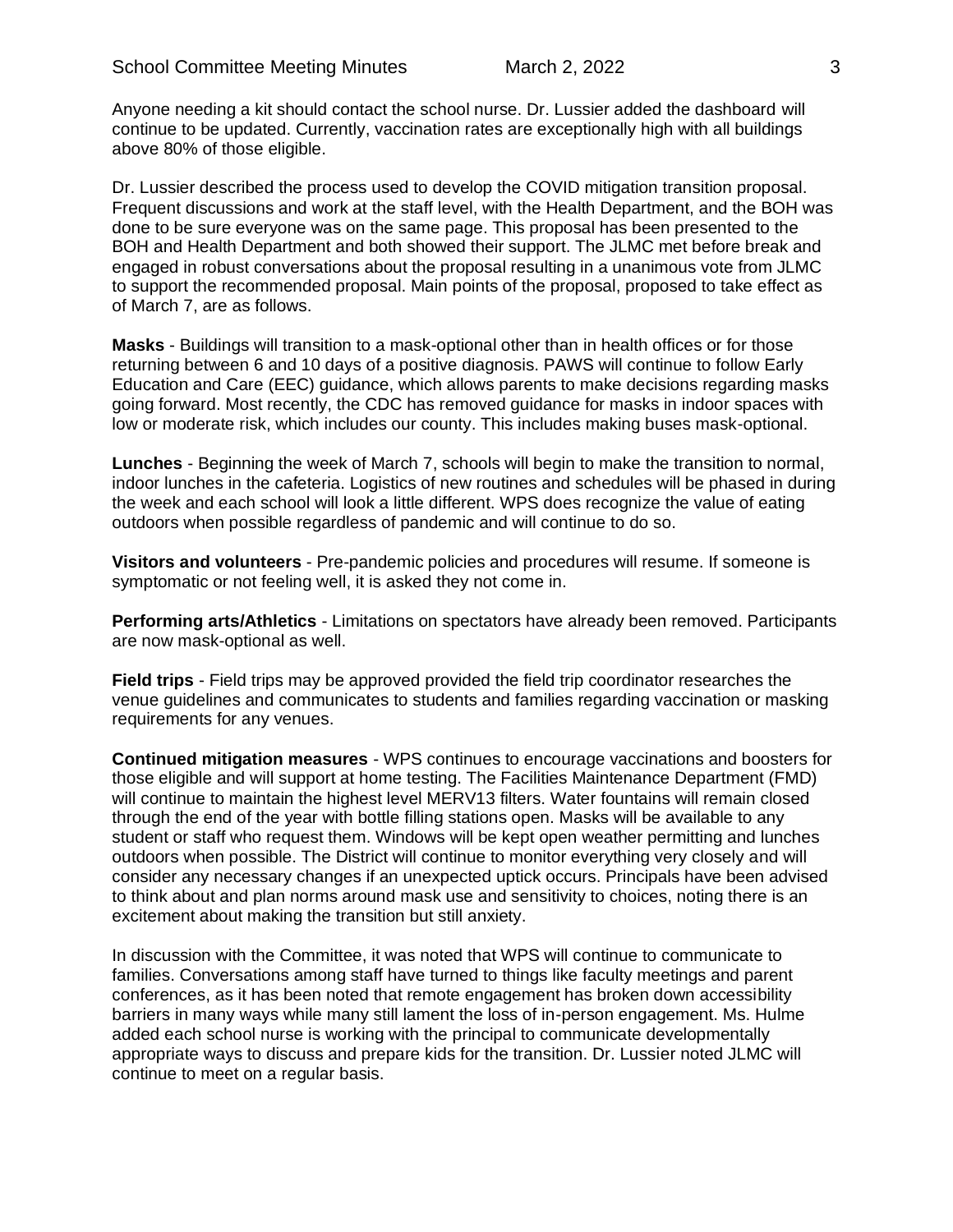Ms. Mirick entertained a motion to support the WPS COVID-19 Transition Plan as presented to begin March 7.

MOVED: Ms. Martin; SECONDED: Ms. Chow; ROLL CALL: Ms. Eizenberg – Yes; Ms. Martin – Yes; Ms. Chow – Yes; Ms. Mirick – Yes; Mr. Mack - Yes. **MOTION CARRIED UNANIMOUSLY**

## **UPDATED FY23 CASH CAPITAL BUDGET**

Ms. Mirick explained that the Administration was asked by the town to reduce their recommended Cash Capital budget by approximately \$57,000, which it did. Ms. Mahr explained if the town had the opportunity to replace the money they would. The town has in fact said WPS can have the \$57,000 back and she noted the District is very appreciative.

Ms. Mirick entertained a motion to approve an FY'23 cash capital budget of \$1,055,497, inclusive of furniture, fixtures, equipment and information technology, to send to Town Meeting.

MOVED: Ms. Chow; SECONDED: Mr. Mack; ROLL CALL: Ms. Eizenberg – Yes; Ms. Martin – Yes; Ms. Chow – Yes; Ms. Mirick – Yes; Mr. Mack - Yes. **MOTION CARRIED UNANIMOUSLY**

## **ANNUAL TOWN MEETING ARTICLE 31 - PERMITTING ENFORCEMENT**

Ms. Chow stated that Paul Cramer, Chair of the Recreation Commission, gave a presentation to Advisory in which he explained their existing policy that requires individuals to obtain a permit before using a public facility for personal gain, which includes tennis courts and pools. He stated there have been incidents recently where individuals have been conducting lessons without a permit. The Commission is looking to enact a bylaw that would impose fines for policy violations. As the School Committee and Natural Resources Commission (NRC) own the land on which these resources and facilities are located, the boards need to review the language and vote on it. It was emphasized this is not to discourage people from conducting lessons but it is an effort to enforce the process of getting proper permitting. The Recreation Department will enforce the fining and appeals processes.

#### **PUBLIC COMMENT**

Cecilia Brooks, of Precinct D, joined to comment about School Committee candidate Neal Glick from a letter circulated to members of the Wellesley community prior to the election. She stated he was a great member of the Planning Board and that statements in his campaign were misconstrued.

#### **ADJOURNMENT**

At approximately 6:35 pm, Ms. Mirick entertained a motion to adjourn the meeting.

MOVED: Ms. Martin; SECONDED: Ms. Eizenberg; ROLL CALL: Ms. Eizenberg – Yes; Ms. Martin – Yes; Ms. Chow – Yes; Ms. Mirick – Yes; Mr. Mack - Yes. **MOTION CARRIED UNANIMOUSLY**

Respectfully submitted,